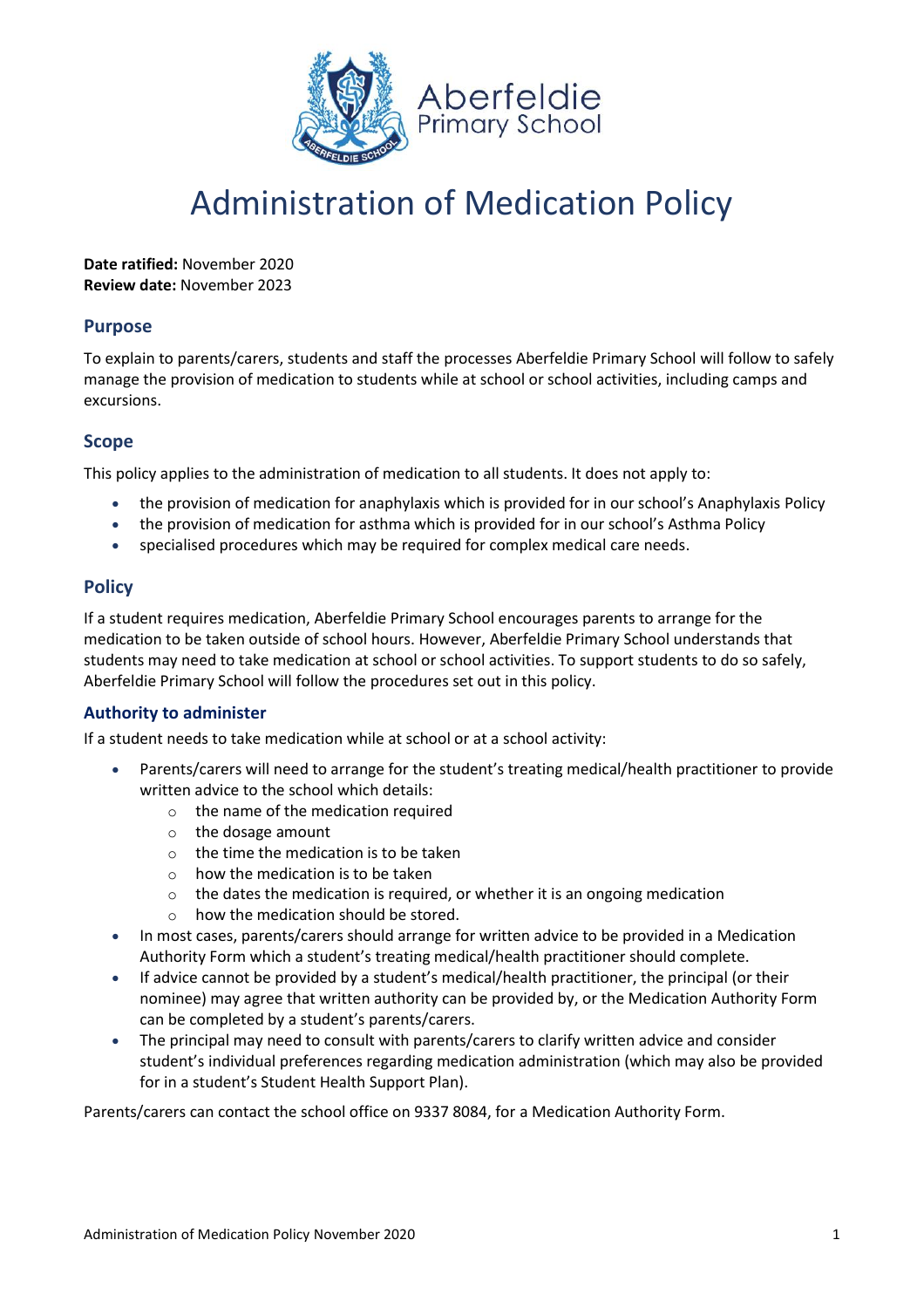# **Administering medication**

Any medication brought to school by a student needs to be clearly labelled with:

- the student's name
- the dosage required
- the time the medication needs to be administered.

Parents/carers need to ensure that the medication a student has at school is within its expiry date. If school staff become aware that the medication a student has at school has expired, they will promptly contact the student's parents/carers who will need to arrange for medication within the expiry date to be provided.

If a student needs to take medication at school or a school activity, the principal (or their nominee) will ensure that:

- 1. Medication is administered to the student in accordance with the Medication Authority Form so that:
	- the student receives their correct medication
	- in the proper dose
	- via the correct method (for example, inhaled or orally)
	- at the correct time of day.
- 2. A log is kept of medicine administered to a student.
- 3. Where possible, two staff members will supervise the administration of medication.
- 4. The teacher in charge of a student at the time their medication is required:
	- is informed that the student needs to receive their medication
	- if necessary, release the student from class to obtain their medication.

#### **Self-administration**

In some cases, it may be appropriate for students to self-administer their medication. The principal may consult with parents/carers and consider advice from the student's medical/health practitioner to determine whether to allow a student to self-administer their medication.

If the principal decides to allow a student to self-administer their medication, the principal may require written acknowledgement from the student's medical/health practitioner, or the student's parents/carers that the student will self-administer their medication.

#### **Storing medication**

The principal (or their nominee) will put in place arrangements so that medication is stored:

- securely to minimise risk to others
- in a place only accessible by staff who are responsible for administering the medication
- away from a classroom (unless quick access is required)
- away from first aid kits
- according to packet instructions, particularly in relation to temperature.

For most students, Aberfeldie Primary School will store student medication within the front office spaces (in the Safe Room which is lockable, open shelves within the office, refrigerator within the First Aid Room connected to the office).

The principal may decide, in consultation with parents/carers and/or on the advice of a student's treating medical/health practitioner:

- that the student's medication should be stored securely in the student's classroom if quick access might be required
- to allow the student to carry their own medication with them, preferably in the original packaging if:
	- $\circ$  the medication does not have special storage requirements, such as refrigeration
	- $\circ$  doing so does not create potentially unsafe access to the medication by other students.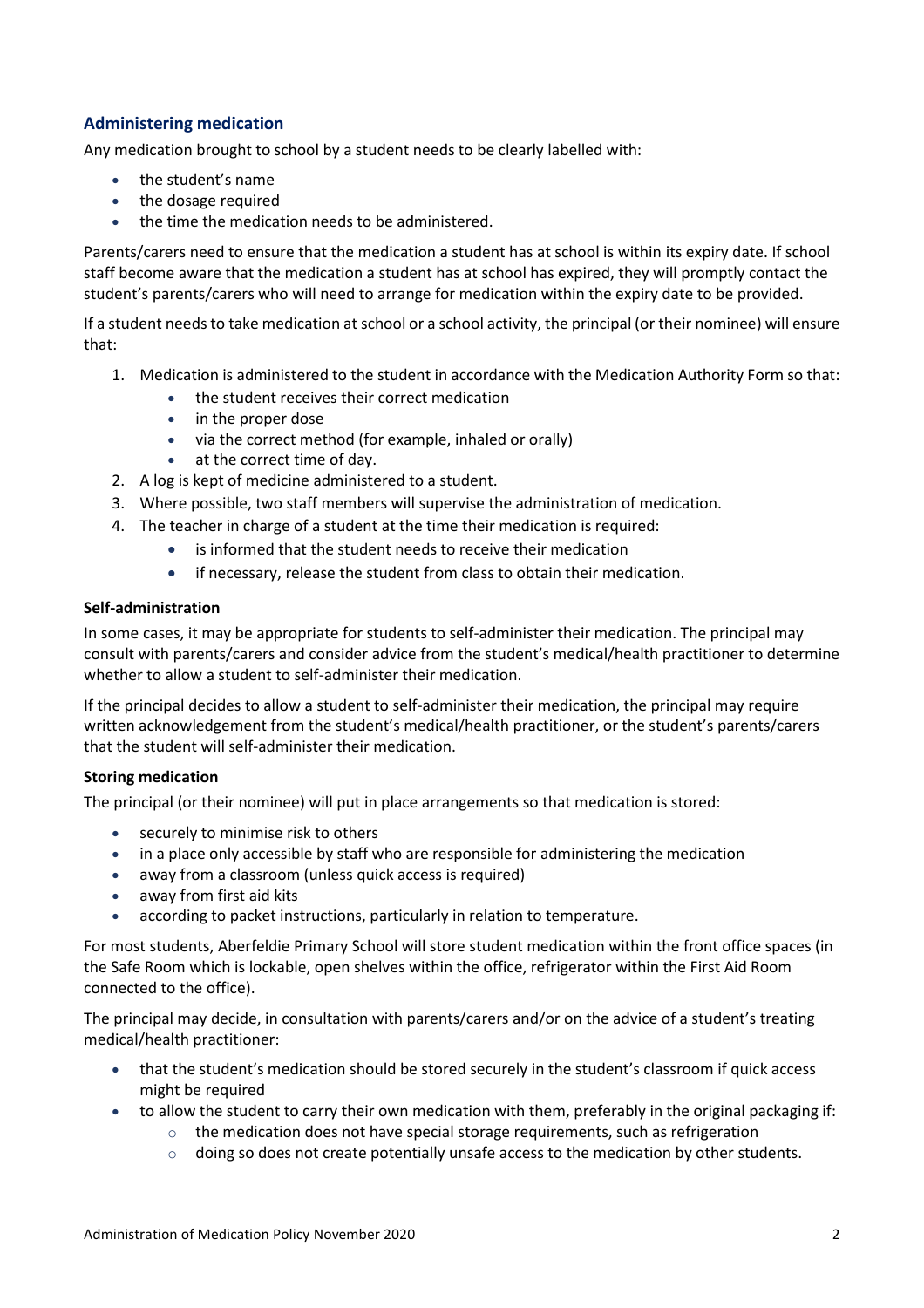# **Warning**

Aberfeldie Primary School will not:

- in accordance with Department of Education and Training policy, store or administer analgesics such as aspirin and paracetamol as a standard first aid strategy as they can mask signs and symptoms of serious illness or injury
- allow a student to take their first dose of a new medication at school in case of an allergic reaction. This should be done under the supervision of the student's parents, carers or health practitioner
- allow use of medication by anyone other than the prescribed student except in a life threatening emergency, for example if a student is having an asthma attack and their own puffer is not readily available.

### **Medication error**

If a student takes medication incorrectly, staff will endeavour to:

| <b>Step</b> | <b>Action</b>                                                                                                                |  |  |
|-------------|------------------------------------------------------------------------------------------------------------------------------|--|--|
| 1.          | If required, follow first aid procedures outlined in the student's Health Support Plan or<br>other medical management plan.  |  |  |
| 2.          | Ring the Poisons Information Line, 13 11 26 and give details of the incident and the student.                                |  |  |
| 3.          | Act immediately upon their advice, such as calling Triple Zero "000" if advised to do so.                                    |  |  |
| 4.          | Contact the student's parents/carers or emergency contact person to notify them of the<br>medication error and action taken. |  |  |
| 5.          | Review medication management procedures at the school in light of the incident.                                              |  |  |

In the case of an emergency, school staff may call Triple Zero "000" for an ambulance at any time.

# **Further information and resources**

- Aberfeldie Primary School First Aid Policy, Health Care Needs Policy, Asthma Policy, and Anaphylaxis Policy all located in the [policy section of the Aberfeldie Primary School Website.](http://www.aberfeldieps.vic.edu.au/about.php?id=13)
- DET Policy and Administration Library: [Medication](https://www2.education.vic.gov.au/pal/medication/policy)
- Medical Authority Form

## **Review cycle**

This policy was last updated on 30 November 2020 and is scheduled for review in October 2023.